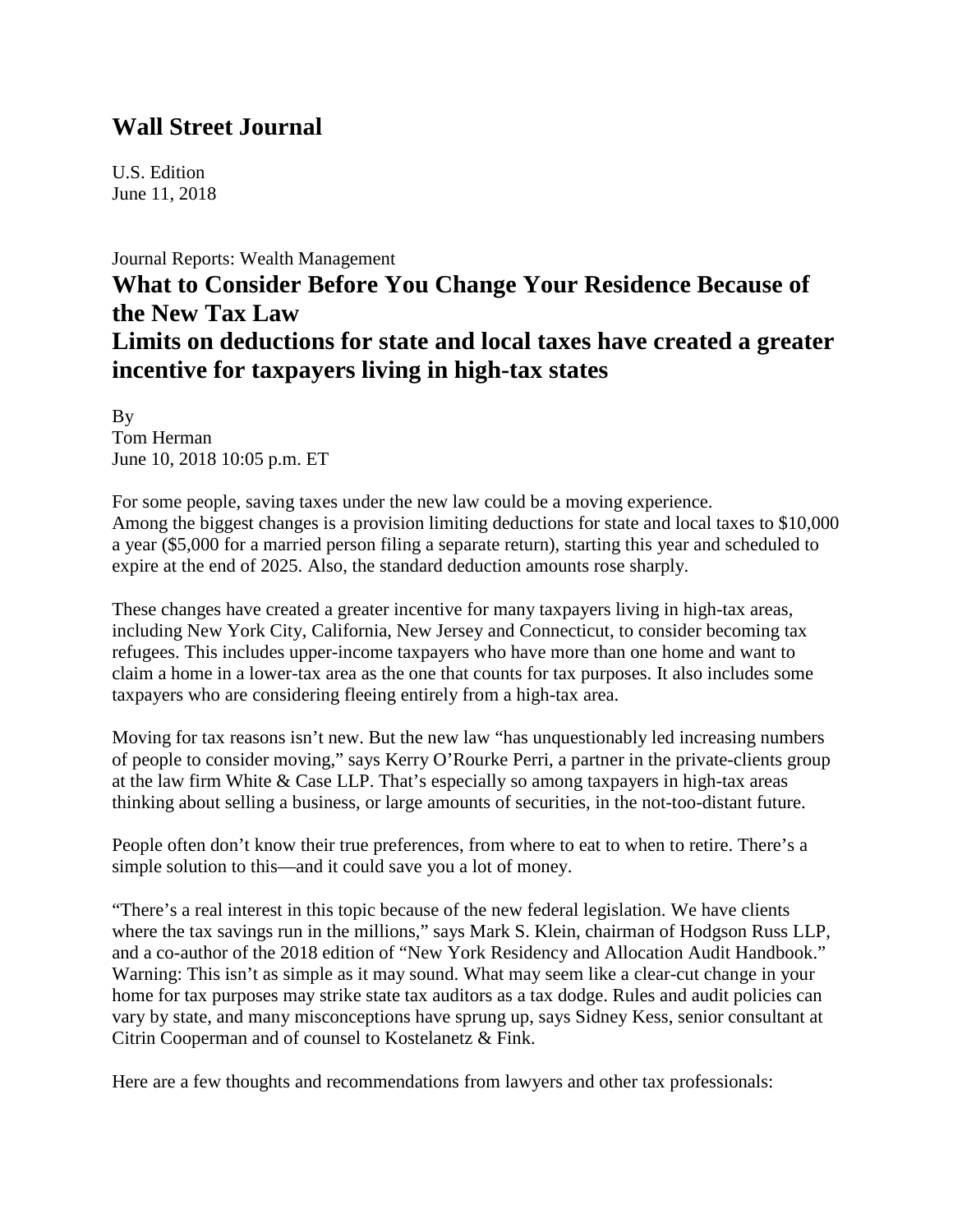New limits: Some people assume the new \$10,000 limit applies to each taxpayer, which would be \$20,000 for married couples filing jointly. Wrong. The cap is \$10,000 whether you're single or if you're filing a joint return (\$5,000 if married and filing separately), says Mark Luscombe, principal analyst at Wolters Kluwer Tax & Accounting.

IRS pushback: Some states have taken legislative action, or are considering steps, designed to combat the impact of the new limits. But the Treasury Department and Internal Revenue Service plan to propose regulations likely to be a powerful counterattack. "Despite these state efforts to circumvent the new statutory limitation on state and local tax deductions, taxpayers should be mindful that federal law controls the proper characterization of payments for federal income tax purposes," [the IRS said recently.](https://www.irs.gov/pub/irs-drop/n-18-54.pdf?mod=article_inline)

Key factors in New York: Lawyers say clients often assume the only thing that matters is how much time they spend in a high-tax state. That's typically very important but not the only factor in at least several states, such as New York and California.

### **Shrinking Tax Break**

Because of the new tax law, many fewer taxpayers will benefit from state and local tax (SALT) deductions.

|                                                              | 2017         | 2018        |
|--------------------------------------------------------------|--------------|-------------|
| Returns bene-<br>fiting from SALT<br>deductions              | 42.3 mil.    | 16.6 mil.   |
| Tax savings for<br>filers claiming<br><b>SALT</b> deductions | \$109.4 bil. | \$20.3 bil. |

Source: Congress's Joint Committee on Taxation staff estimates

#### **More Take-Home Pay**

States that don't have an income tax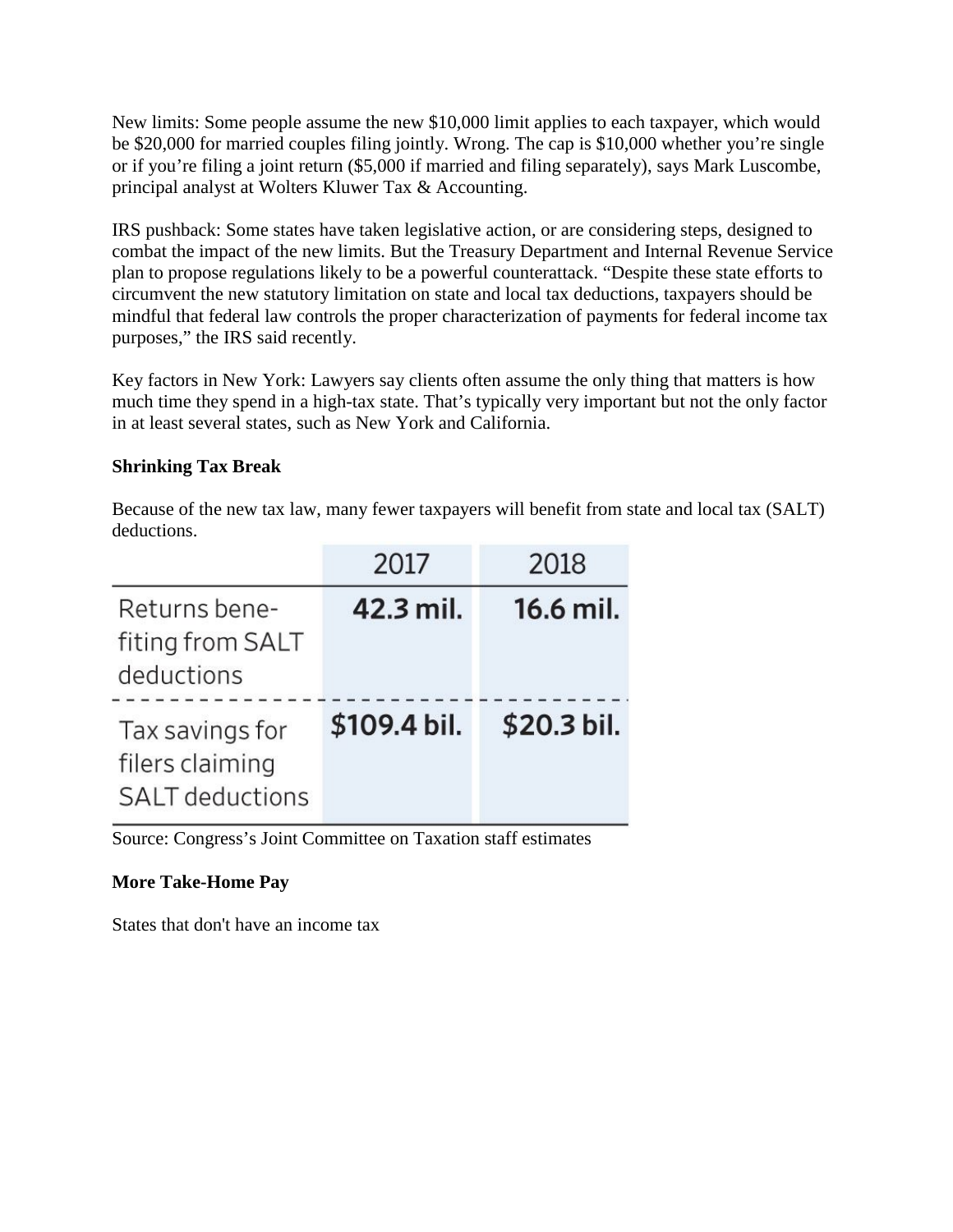

\* New Hampshire and Tennessee generally tax dividend and interest income. Source: Tax Foundation and TurboTax

Lawyers say New York state typically focuses on five "primary" factors in determining "domicile." That includes time spent in New York compared with other places. It also includes "active business involvement," such as "active participation in a New York trade, business, occupation or profession and/or substantial investment in, and management of, any New York closely held business such as a sole proprietorship, partnership, limited liability company and corporation."

New York also has a "near and dear" test. Where do you keep items "near and dear" to you, or items that have "significant sentimental value"? Examples include "family heirlooms, works of art, collections of books, stamps and coins, and those personal items which enhance the quality of lifestyle." In addition, "family connections," such as where minor-age children attend school, can be very important.

Other factors: These include the address on your federal income-tax return, bank statements, and bills such as utilities and credit cards. Also focus on such items as your driver's license, countryclub memberships, vehicle and voter registrations, and hunting, fishing or gun licenses. Superb record-keeping: This is absolutely essential, says Mr. Klein. "Residency audits—some of the most intrusive audits imaginable—are becoming more and more common," he wrote in a 2014 essay. "Taxpayers often have the burden to prove their physical location every day of each year under audit."

Consider appealing: If you disagree with a state agency's final decision, consider going to court. Some taxpayers have scored notable victories.

Get expert help: Beware of the do-it-yourself approach. If the dollar amounts are significant and the issues even slightly murky, hire a trusted expert.

Before hiring a moving van, remember this: "Nobody knows whether the current law will continue in effect after 2025—or even until 2025," says Ms. Perri.

Mr. Herman is a writer in New York City. He was formerly The Wall Street Journal's Tax Report columnist.